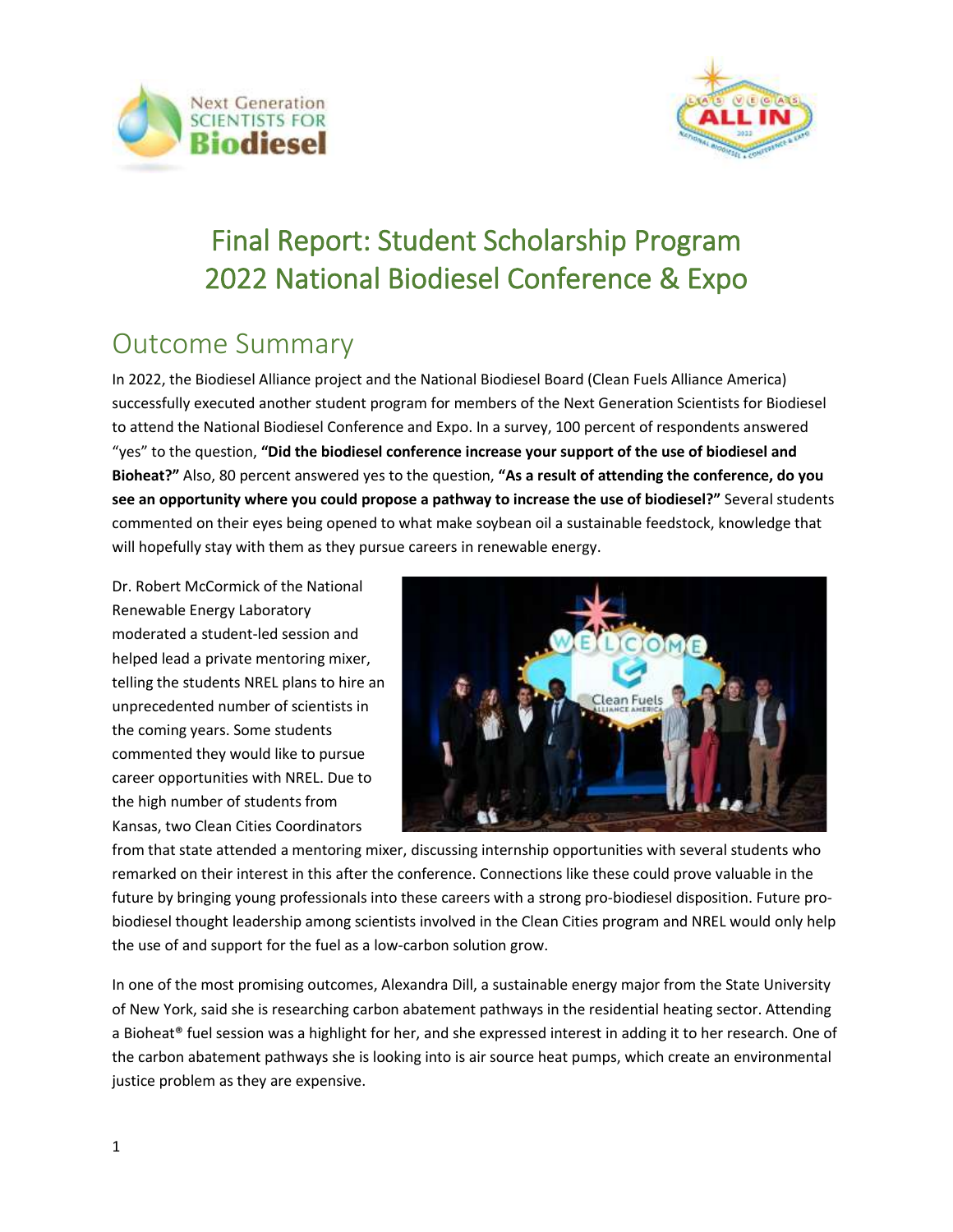"ELE ELECTRIFYING THE HEATING SECTOR MAY DISPROPORTIONATELY AFFECT THE COMMUNITIES THAT CANNOT AFFORD TO INSTALL AIR SOURCE HEAT PUMPS AND BIOHEAT IS A GREAT FUEL THAT CAN MAKE SURE LOWER INCOME COMMUNITIES CAN STILL DECARBONIZE." – ALEXANDRA DILL, SUNY-ESF

Another student, Courtney Videchak, University of Michigan - Ann Arbor, Mechanical Engineering, presented on her research with biodiesel and Detroit Diesel engines. Already aware of the research, the Clean Fuels technical team was interested to meet with her and discuss further collaboration on research that could improve OEM support.

This information has been shared with Paul Nazzaro, Bioheat lead for Clean Fuels, and will be shared with Michael Devine, incoming CEO of the National Oilheat Research Alliance. Another student from SUNY, Jenny Frank, current NGSB co-chair, has worked on similar techno-economic analysis on biodiesel now vs. electric far off in the future, and Clean Fuels has promoted the results of this research widely.



"ONE OF THE SPECIFIC BENEFITS MENTIONED DURING A SESSION STUCK WITH ME. ANTOINE THOMPSON [D.C. CLEAN CITIES] MENTIONED THAT THERE WERE ISSUES OF ENVIRONMENTAL JUSTICE THAT BIODIESEL CAN REMEDY, SINCE THERE WILL BE EJ AREAS AROUND PORTS, RAIL AND INDUSTRY CENTERS. I LEARNED ABOUT THIS IN MY AIR QUALITY ENGINEERING COURSE, SO IT WAS INTERESTING TO HEAR SOMEONE TIE THAT TO THE USE OF BIODIESEL." -COURTNEY VIDECHAK, UNIVERSITY OF MICHIGAN

In all, nine students attended the event, supported by the United Soybean Board, the National Biodiesel Foundation, the National Biodiesel Board and Kansas Soybean Commission. Although COVID cases reduced number of attendees from what was originally planned, the students joining were:

- Atif Ali, State University of New York College of Environmental Science and Forestry, Sustainable Energy
- Alexandra Dill, SUNY- College of Environmental Science and Forestry, Sustainable Energy
- Nimesh Pasan Ranasinghe, University of Iowa, Chemistry
- Courtney Videchak, University of Michigan Ann Arbor, Mechanical Engineering
- Mylee Godwin, University of Kansas, Chemical Engineering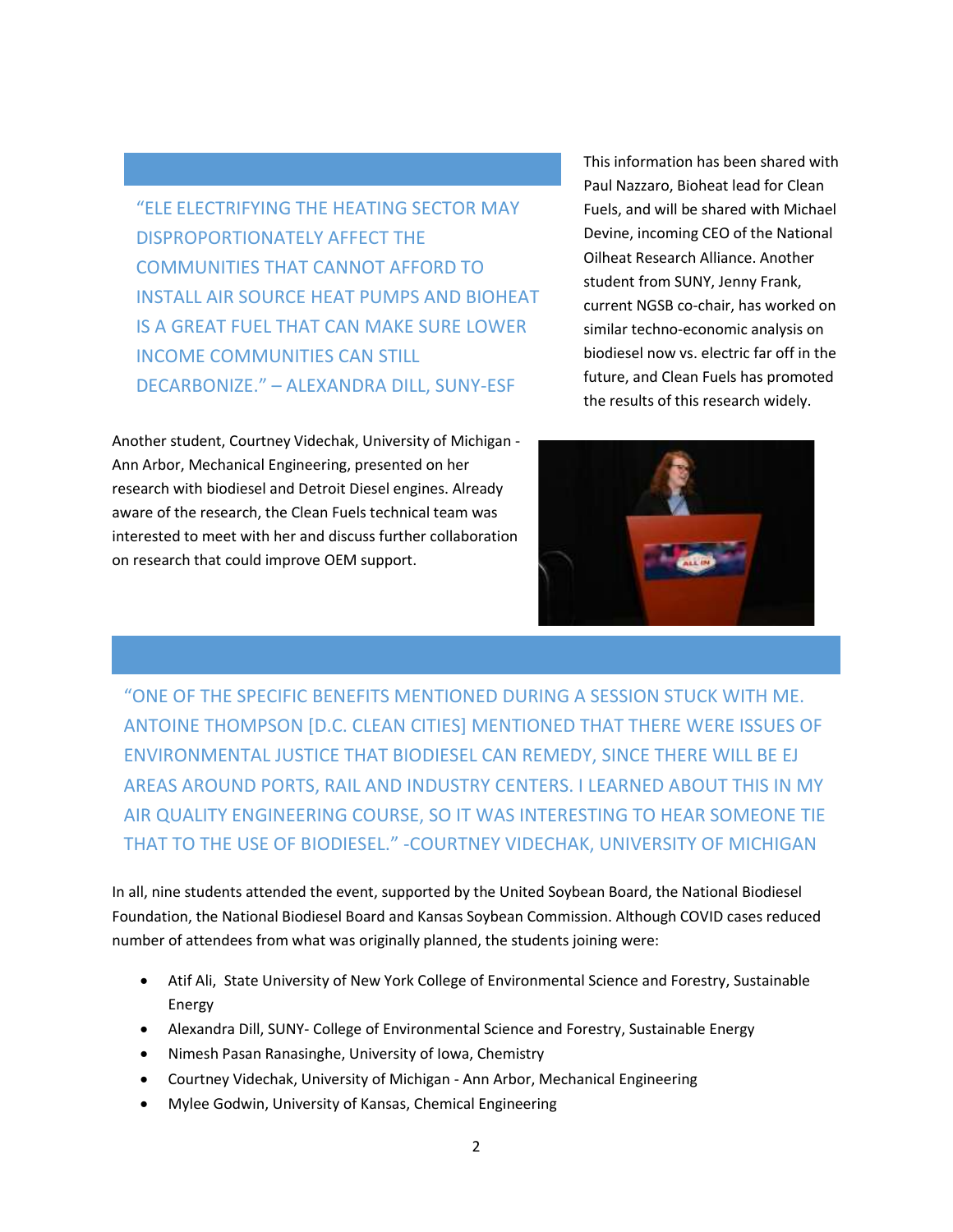



- Mary Sevart, University of Kansas, Chemical Engineering
- Kathryn Harlow, University of Kansas, Chemical Engineering
- Melvin Loo, University of Kansas, Chemical Engineering
- Stephanie Ma, Kansas State University, Chemical Engineering

The students attended a **pre-conference Biodiesel 101 session**, which included a sustainability presentation. They also attended a **mentoring science mixer** once again with experienced biodiesel scientists, a networking and mentoring highlight of the event. A breakout session led by students, "Science Aces: The Next Generation Scientists for Biodiesel," was attended by about 75 people.



### Survey Results

In February, the KCE team **surveyed** members of the Next Generation Scientists for Biodiesel who attended the National Biodiesel Conference and Expo. Of the students who responded to the survey, all but one rated their experience a 4 or 5 out of 5. Also, 100 percent of respondents answered "yes" to the question, **"Did the biodiesel conference increase your support of the use of biodiesel and Bioheat?"**

About 80 percent answered yes to the question, **"As a result of attending the conference, do you see an opportunity where you could propose a pathway to increase the use of biodiesel?"** Answers given included the following:



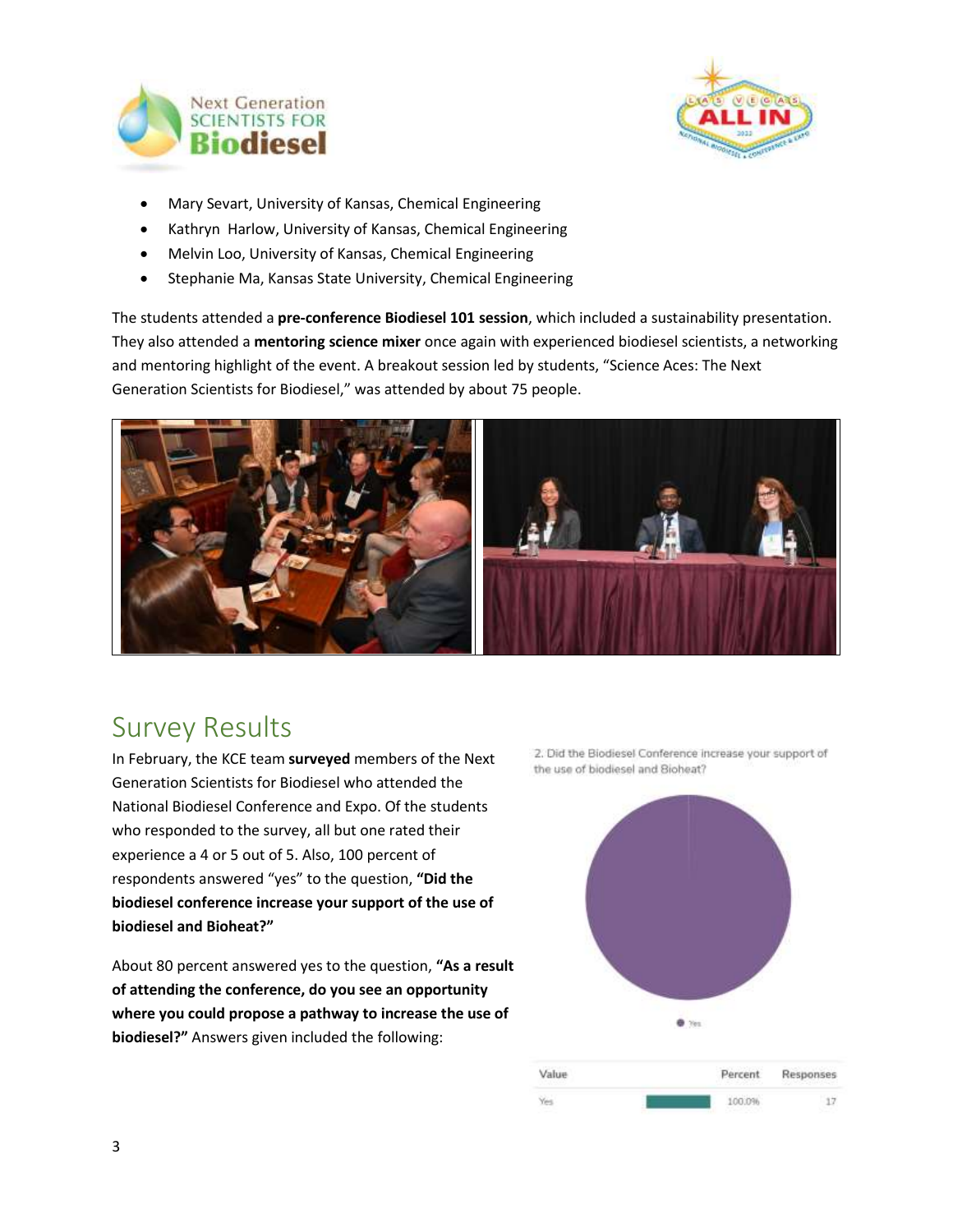- 1. "I believe biodiesel has the potential to replace the petroleum diesel in near future. impurities from biodiesel mixtures 9unsaturated fatty acids) can be use for other industries like paint, costumes etc. this will open up new job opportunities and chance for extra income for biodiesel producers."
- 2. "The main pathway that I may be looking into is Bioheat as the residential heating sector is where I am currently conducting a techno economic analysis. Also just using biodiesel for heavy duty vehicles or vehicles that are on the roads for hours where EVs are not practical."
- 3. "I believe that I could increase the use of biodiesel by creating more avenues for feedstocks for it and increasing public knowledge about biodiesel."

#### Soybeans as a Sustainable Feedstock

The survey and a requested essay from students also asked what they learned about **soybean oil as a sustainable feedstock**. Answers included the following:

- "Soybeans are more sustainable than other feedstocks to produce biodiesel and that is the reason it is the most used feedstock for producing biodiesel. Farmers are trying to make it even more sustainable by reducing their carbon impact scores."
- "I learned that soybeans as a feedstock can be very sustainable and create biodiesel that is economically competitive to petrodiesel."
- "I think [soybeans] support global food security as a critical supplier of protein, oil and accompanying nutrients. People are still not ready to accept the problems led by global warming. However, soybean farmers' focus on continuous improvement makes them globally competitive. Farmers should keep innovating and adopting practices on nutrient management and greenhouse gas emissions while increasing energy use efficiency."

## Comments from Students

"I believe that this conference will permit me to dedicate significantly more focused on biodiesel industry. The demand for biodiesel gradually increasing because of its' positive impact on economy and environment. This conference offers the opportunity for met professionals in the field to learn more about a specific topic, network with like-minded people and gain technical information." -Nimesh Pasan Ranasinghe, University of Iowa, Chemistry

"Attending this conference allowed me to be surrounded by professionals who were all so passionate about what they did because they knew what they were doing was making a difference. I enjoyed the Doubling Down on Feedstock session where Kara Isaak spoke about how agriculture can be a part of the solution to climate change instead of part of the problem. We shouldn't look at it as food vs. fuel but rather food and fuel working together. My perspective was also changed throughout the session as many people mentioned how biodiesel is ready now. Often in my courses we talk about electrifying the grid but this cannot be the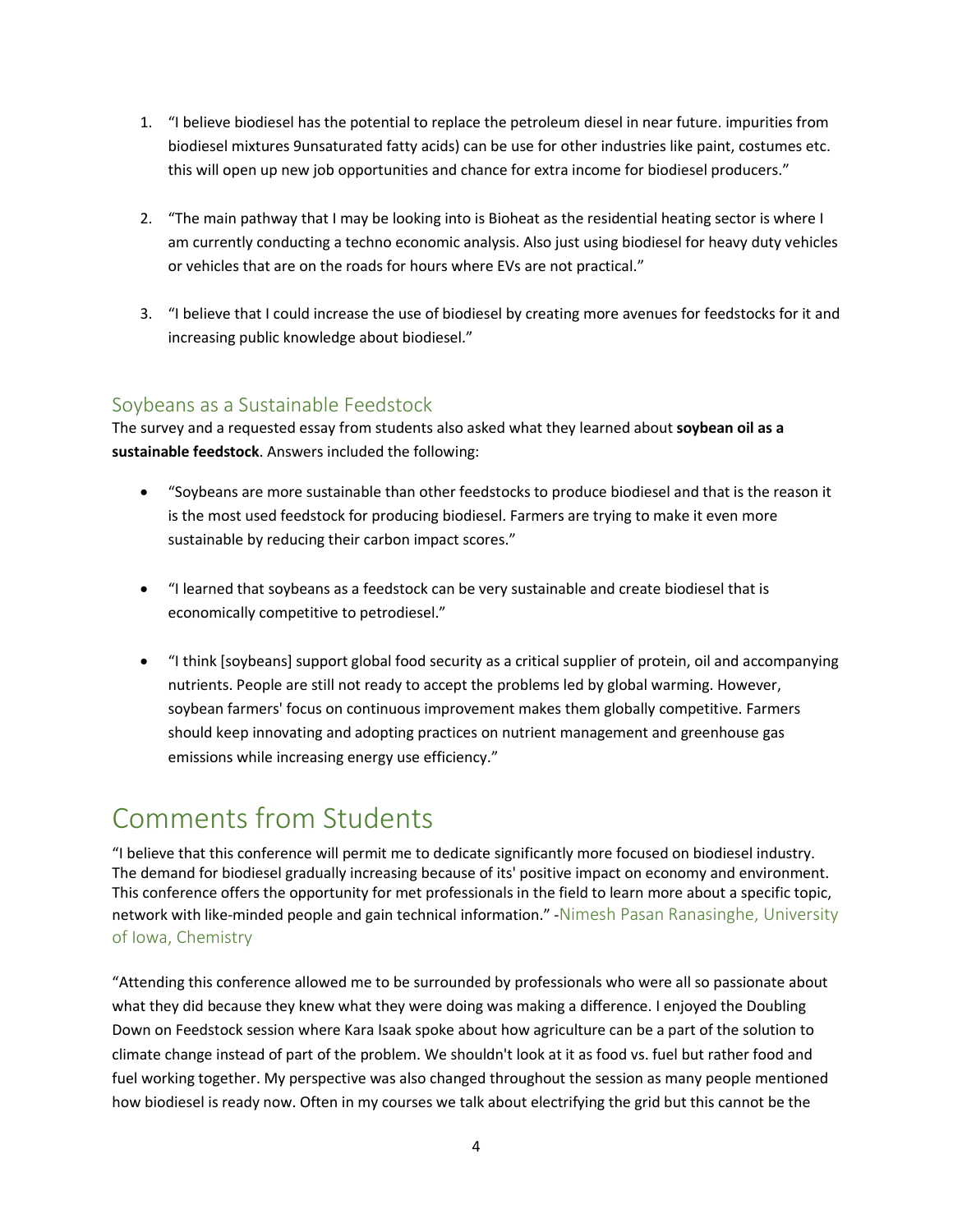



only solution because it would not be ready for years yet biodiesel can start making a difference right now. Biodiesel allows for decarbonization as soon as possible. I was also interested in attending this conference to see how I could potentially conduct research on biodiesel. My favorite session of the conference was Bioheat Fuel: In It to Win It. Currently I am researching carbon abatement pathways in the residential heating sector and Bioheat seemed like a great fit to add into my research. One of the carbon abatement pathways I am looking into is air source heat pumps but they create an environmental justice problem as they are so expensive. Electrifying the heating sector may disproportionately affect the communities that cannot afford to install air source heat pumps. Electrification is not a silver bullet and Bioheat is a great fuel that can make sure lower income communities can still decarbonize. Overall the conference was a great experience and I am excited to see how the biodiesel industry develops in the coming years." - Alexandra Dill, State University of New York College of Environmental Science and Forestry, Sustainable Energy

"I came into the National Biodiesel Conference only understanding the small-scale process that my lab at the University of Kansas employs. I was very excited to learn more about the industry as a whole and new avenues of growth happening for biodiesel in the US. I thoroughly enjoyed getting to meet some incredible industry professionals through mixers and getting to listen to their ideas at their sessions and presentations. Getting to hear about the incredible growth of the industry stoked my excitement for biodiesel and inspired me to continue to help improve the biodiesel production process." -Mary Sevart, University of Kansas, Chemical Engineering

"As a student using biodiesel in a diesel engine, I already know a lot about the fuel and the benefits. I decided to take the opportunity to learn more about policies surrounding biodiesel use, so many of the breakout sessions I attended surrounded that topic. One of the specific benefits mentioned during the Improving the Hand You're Dealt session stuck with me. Antoine Thompson mentioned that there were issues of environmental justice that biodiesel can remedy, since there will be environmental justice areas around ports, rail, and industry centers. I learned about this phenomena in my air quality engineering course this semester, so it was interesting to hear someone tie that to the use of biodiesel to help improve the air quality around the areas where air quality is very poor. I was able to meet so many other people involved in the biodiesel industry, aside from academics and employees of an OEM, which I found so interesting. I found the experience of presenting my research to be confidence boosting, since I was able to handle the presentation and subsequent questions without issue. I made connections with some of the people at the Science Mixer on the final night that work with Clean Cities Coalition, which I had never heard of before the conference. They inspired me to look at alternative careers outside of academia and traditional industry, which is possible with these new connections I made at the conference." -Courtney Videchak, University of Michigan - Ann Arbor, Mechanical Engineering

"Since I started attending the national conferences and local consortium meetings, I have vastly improved my industry knowledge. I always look forward to an opportunity to listen to and speak with industry professionals that can shed light on the application of what I am practicing and learning in my research lab to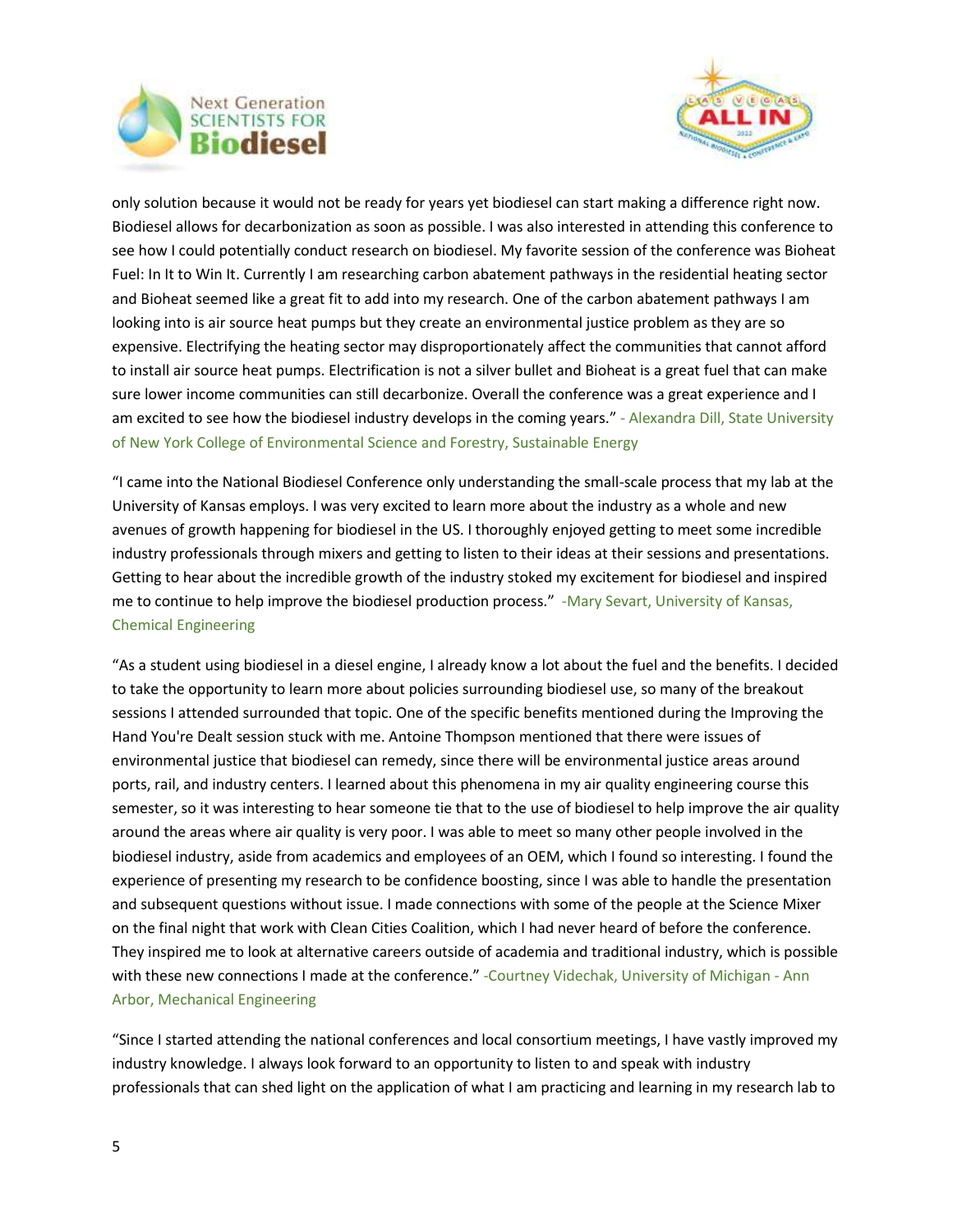industry. This year, the thing that has piqued my interest the most has been learning about Optimus Technologies and other industry milestones. The first I heard about the B100 dual tank technology was at a Kansas biodiesel consortium meeting, but its application was brought up several times throughout the national conference. I had no idea that B100 was in use and that municipalities were transitioning their fleets to use this technology. This was very exciting to hear and has sparked conversations for potential pilot projects. I also enjoyed learning about Bioheat as I did not know anything about heating oil in general, let alone a bio version. I had no idea this was such a large market and it was exciting to learn about how much greener Bioheat is and the potential for continued development and outreach in this industry. Additionally, the representatives speaking about Bioheat and its utilization in the Northeast were very inspiring. It was great to hear about a normally environmentally negative heat source being transitioned to a biofuel based energy source by family owned businesses. This was encouraging both by showing me that established businesses are capable of environmentally positive change and that a stubborn customer base is able to slowly adapt to greener products. This experience showed me that the possibilities for career paths in biofuels are more extensive and versatile than I originally thought." – Kathryn Harlow, University of Kansas, Chemical Engineering

"At the conference, I learned a lot more about biofuels on an industry level and in real-world applications extending beyond lab research at a university. I had no idea how large the soybean and biodiesel industry truly was. It was very interesting to learn about the challenges facing the biofuels and soybean markets on an industrial level, as I have been mostly familiar with the challenges faced in our research lab and in using biodiesel in consumer engines. I didn't know that biodiesel could be used for home heating, and I learned a lot about the shortcomings of switching to electrical systems versus paying extra money to use biofuels. I really enjoyed getting to hear from a variety of backgrounds in the industry, including farmers, engineers, business executives, and even vehicle sales representatives; it greatly diversified my knowledge of the industry. I found the university student research panel to be very interesting, and each of the projects they presented about were very inspiring. Overall, I found the conference to be very inspiring in terms of my career aspirations." -Melvin Loo, University of Kansas, Chemical Engineering

"I learned at National Biodiesel Conference & Expo that how resilient biodiesel sector is and how an organization set up by farmers from scratch three decades earlier became leading biofuels organization in the US. It was inspirational and motivational to hear the experiences and challenges from past chairpersons of National Biodiesel Board (NBB) that how in difficult situations they stood tall and made decisions that have shaped the bright future of NBB, now Clean Fuels Alliance America. It was great to witness the optimism of farmers that more than enough feedstock will be available to produce biodiesel, renewable diesel, and sustainable aviation fuels; this makes me believe that biofuels are here to stay for a long time. I met many inspirational people from industry and also the other students who attended conference with me, hearing about their work was also inspiring. The science mixer reception was a great networking experience, and I had the opportunity to connect with Robert McCormick from National Renewable Energy Laboratory (NREL) who was kind enough to share his personal journey how he ended up working at NREL and how is work life there. I want to work at NREL since it is one of the most prestigious national labs in the US. Before the conference, I thought biofuels industry might not stay in business because everyone is talking about electrification, but NBB conference have changed my perspective and now I am not only optimistic but